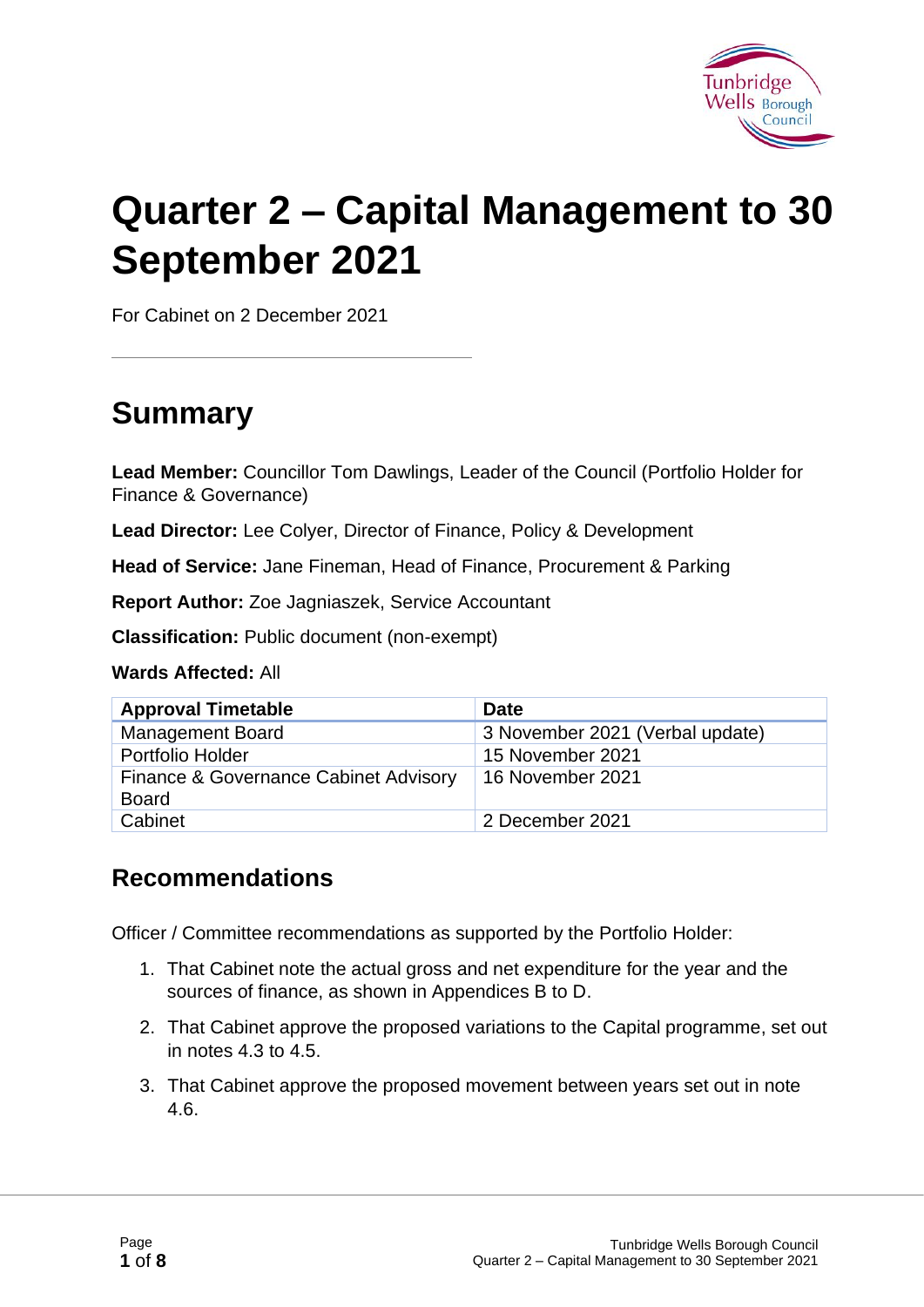

# **1. Introduction and Background**

1.1 This report summarises the actual and forecast outturn expenditure on capital schemes as at the 30 September 2021. The total capital expenditure is forecast to be £17,767,000, a net decrease of £1,057,000 from the previously approved budgets. This consists of a decrease of £1,697,000 in spending rescheduled to 2022/23 and a net increase in the forecast projected spend of £640,000.

# **2. Capital Management to 30 September 2020**

- 2.1 At their meeting on 11 March 2021, Cabinet approved schemes to be met from the Capital Programme for the years 2021/22 to 2023/24.
- 2.2 The figures approved by Cabinet were on the basis of the net cost after specific funding to be met by the Council, either from reserves or from the sale of existing assets. The total approved spending was £13,811,000 during that period, of which £12,103,000 was to be spent during 2021/22.
- 2.3 As shown in Appendix A, the approved programme for 2021/22 moved to £18,325,000 by the end of the 2020/21 financial year, accounting for new schemes, deletions and deferrals into future years and was approved by Cabinet on 24 June 2021.
- 2.4 As the Capital Programme is a 4 year rolling plan an additional £854,000 has been included for approval for 2024/25. This consists of Disabled Facilities Grants and Housing Renewal advances.
- 2.5 New movements for 2021/22 are now forecasting an outturn of £17,767,000.
- 2.6 Appendices B and C set out in gross and net terms the actual spend and amounts approved against the forecast outturn to 31 March 2022, while Appendix D summarises the movement in approvals and in sources of finance for the year.
- 2.7 Approval is sought for an increase in the capital programme of £640,000 for 2021/22 (see notes 4.3 to 4.5).
- 2.8 Approval is also sought for £1,697,000 gross expenditure to be deferred into 2022/23 (see note 4.6).
- 2.9 There may be small differences in the figures within the report and appendices due to rounding.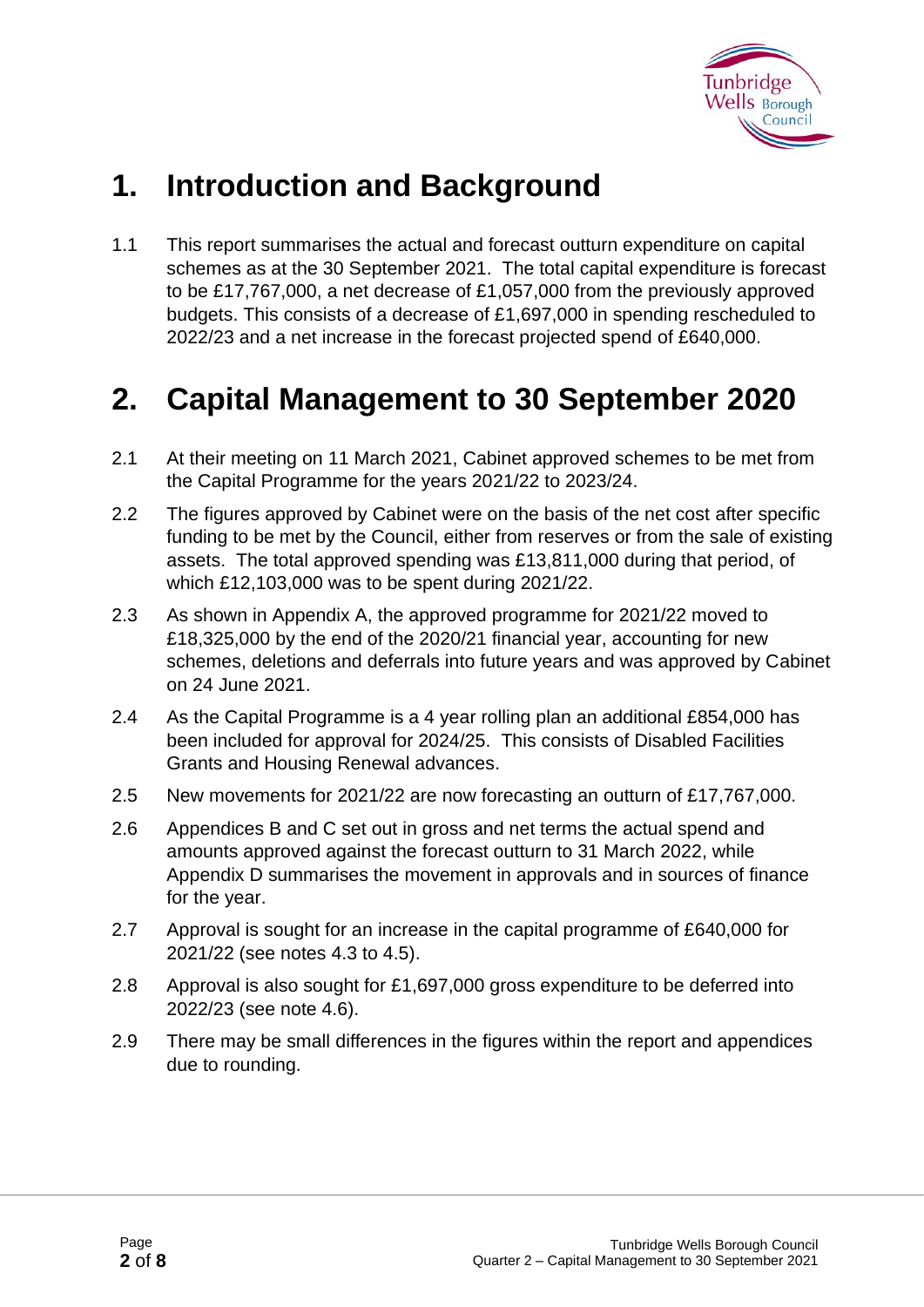# **3. Options Considered**

- 3.1 Retain the approved rolling capital programme as at the end of Quarter 1 2021/22. This would not reflect delays, advancements, underspends or new schemes and therefore provide an inaccurate forecast to the end of the financial year.
- 3.2 Amend the rolling capital programme to reflect changes since the end of Quarter 1 2021/22. These projections help to manage the public finances effectively which support the objectives and priorities of the Council.

### **4. Preferred Option and Reason**

#### **New Budget Approvals**

4.1 Appendix A shows how the approved capital expenditure has evolved since the programme was first agreed (CAB 109/20). The amounts approved for schemes at the June and September Cabinet meeting have been added to the figure then reported as total approvals as at Quarter 1.

#### **Projected capital expenditure and funding for 2020/21**

4.2 Appendices B and C set out the actual expenditure and income to date and the projection for the year for gross and net capital expenditure. Depending upon the progress of the capital programme throughout the year it can be seen that £5,139,000 will be required from earmarked reserves, Usable Capital Receipts Reserve, Sale of Fixed Assets, or further borrowed funds to deliver the complete capital programme of £17,767,000.

#### **Variations requiring approval**

- 4.3 The final works to the Mobile Responsive Website (TFV) are to be completed in house and therefore the remaining budget of £4,000 is no longer required.
- 4.4 A further Affordable Housing Grant (THS) has gained Portfolio Holder approval (effective from 01/10/21) and therefore £613,000 has been added to the budget. This is to be funded by Section 106 developer contributions.
- 4.5 Additional budget of £31,000 is required for the Town Hall Yard Car Park (TLB) due to a single tender response to the works needed being submitted, which is higher than the original budget requested. The Council is also able to claim 33% (£44,000) of the capital costs of the works from Town and Country Housing Group, which will be used to fund the scheme.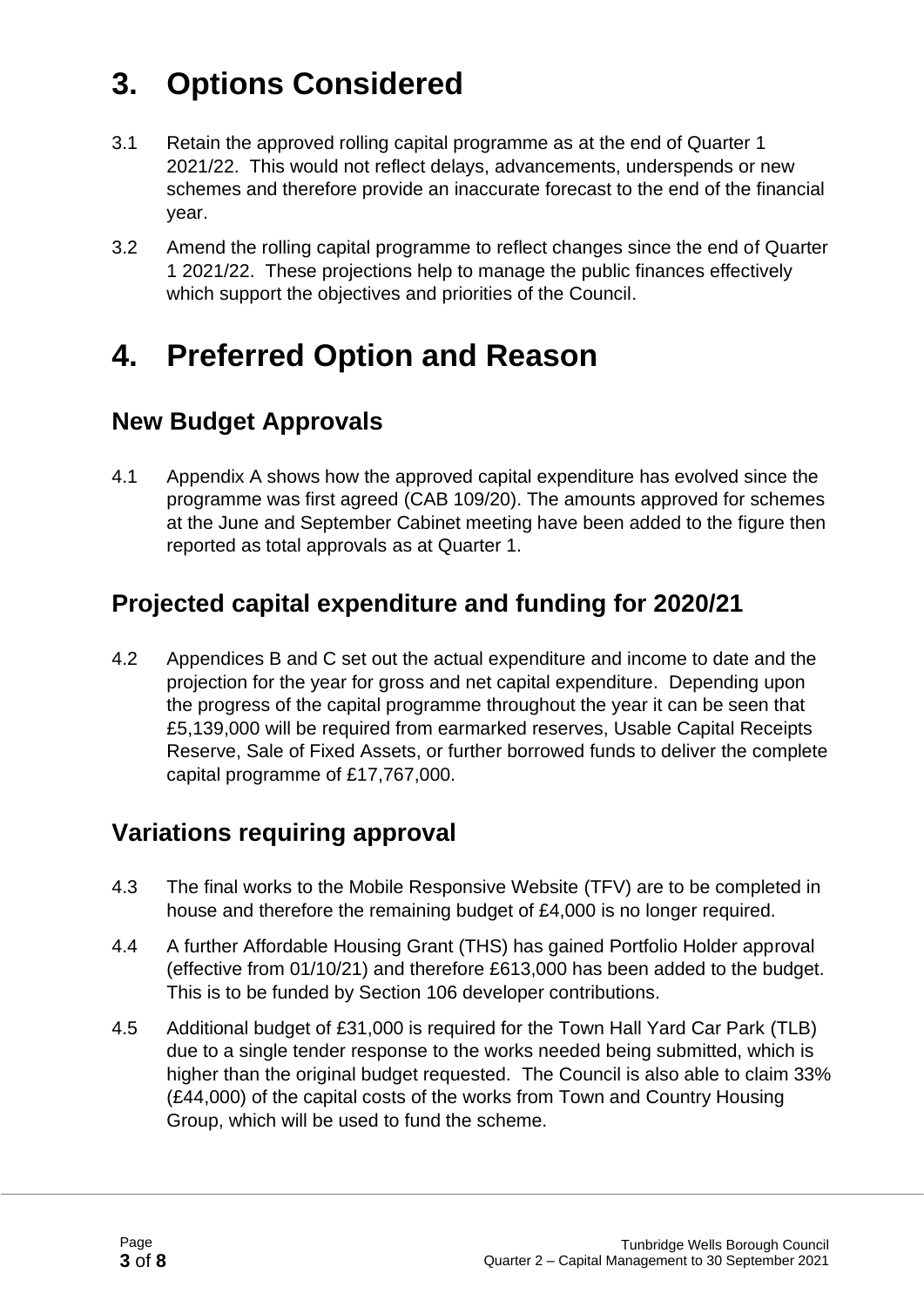#### **Schemes deferred to future years**

- 4.6 There are three projects where implementation has been rescheduled, and Cabinet approval is requested to defer these budgets to 2022/23 (see Appendix B):
	- £1,380,000 for Disabled Facilities Grants (TAC), unspent due to an increase in funding from the Department for Levelling Up, Housing and Communities (DLUHC formerly MHCLG) and a delay in delivering works due to the pandemic. This has meant funding is not able to be fully utilised within the year. This does not have to be returned to Government and can be deferred to the next financial year.
	- Again, a delay due to the pandemic has affected the issuing of the Housing Renewal Advances (TAD). Spend of £148,000 will be rescheduled to 2022/23 and in the meantime the funding will be transferred back to the Housing Renewal reserve.
	- Although electrical testing has now taken place, the subsequent replacement of Street Lighting Columns (TDD) has not yet commenced. The budget of £169,000 is to be moved to 2022/23 when the works should take place.

### **Capital Disposals**

- 4.7 During quarter 1 total payments from capital disposals of £215,000 were received;
	- Land at Speldhurst Road for £160,000
	- Land at Acer Cottage for £55,000

This amount was transferred to the capital receipts reserve and used to finance some of the capital projects, as can be seen in Appendix D.

- 4.8 The usable capital receipts unspent at the end of 2020/21 were £2,118,380, which will now be used to fund the capital programme for the coming year.
- 4.9 There have been no new capital disposals in Quarter 2.

#### **Housing renewal Advances**

4.10 Housing Renewal Advances (TAD) are discretionary loans given to vulnerable householders, owners of empty properties and accredited landlords to help improve the living conditions in the Borough. £5,500 has been distributed this year, with £3,500 of this amount specifically for the Energy Efficiency scheme, while £51,200 has been received year to date from repayments of previous loans.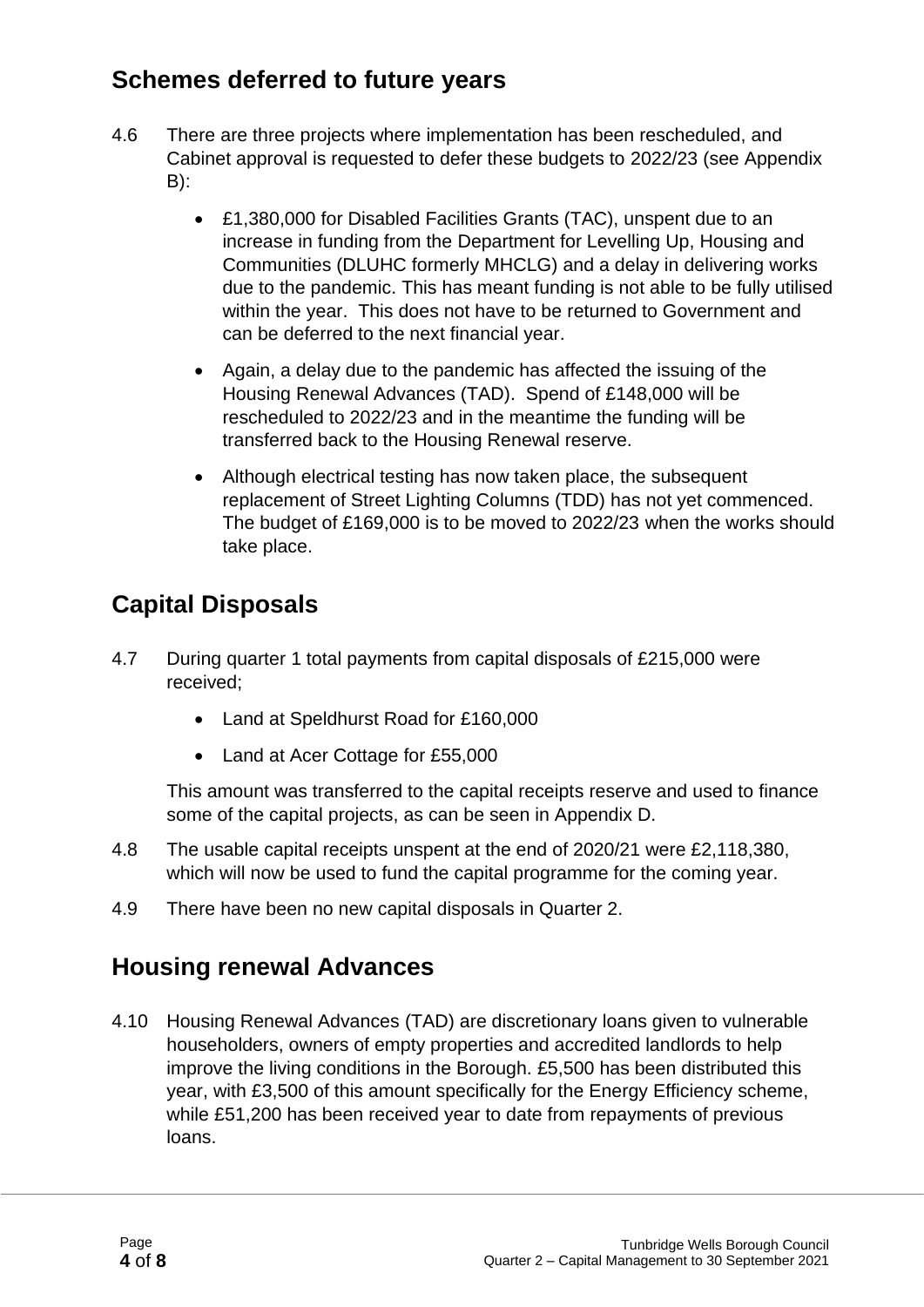4.11 As approved by Cabinet in September 2012, a Housing Renewal Reserve was set up to capture all loan repayments. It was intended that in the future Cabinet would use these sums to fund new loans, reducing or removing the necessity to draw from other Council reserves for funding. From 2016/17 we have utilised this reserve and will for all future advances. Appendix E gives a summary of expenditure and receipts over the last 6 years.

#### **Section 106 Developer Funding**

- 4.12 Section 106 of the Town and Country Planning Act 1990 allows a Local Planning Authority (LPA) to enter into a legally-binding agreement or planning obligation with a developer in association with the granting of planning permission. Total Section 106 monies unspent and available as at 30 September 2021 is £7,186,000. Of this sum, £2,344,000 has been approved and allocated by Cabinet for various capital projects.
- 4.13 It should be noted that a number of these agreements are required to be repaid should the Council not find appropriate projects upon which the monies can be spent within the agreed time period. Appendix F summarises the allocation of Section 106 money and also analyses the dates on which these agreements expire.
- 4.14 The expired contribution of £47,000 from 2019/20 relates to transport improvements in the vicinity of Fountains Retail Park. The Council has sought the developers' approval to undertake an alteration or addendum to the S106 agreement to use this funding for a similar purpose at a later date and is currently awaiting a response.
- 4.15 There are three amounts due to expire in 2021/22 totalling £77,000, which have been committed to spending on projects.

# **5. Consultation on Options**

5.1 All capital adjustments have been discussed with the appropriate Officers responsible for each scheme. Management Board have also reviewed these proposals and consider them appropriate.

#### **Recommendation from Cabinet Advisory Board**

5.2 The Finance & Governance Cabinet Advisory Board were consulted on 16 November 2021 and agreed to support the recommendations to Cabinet.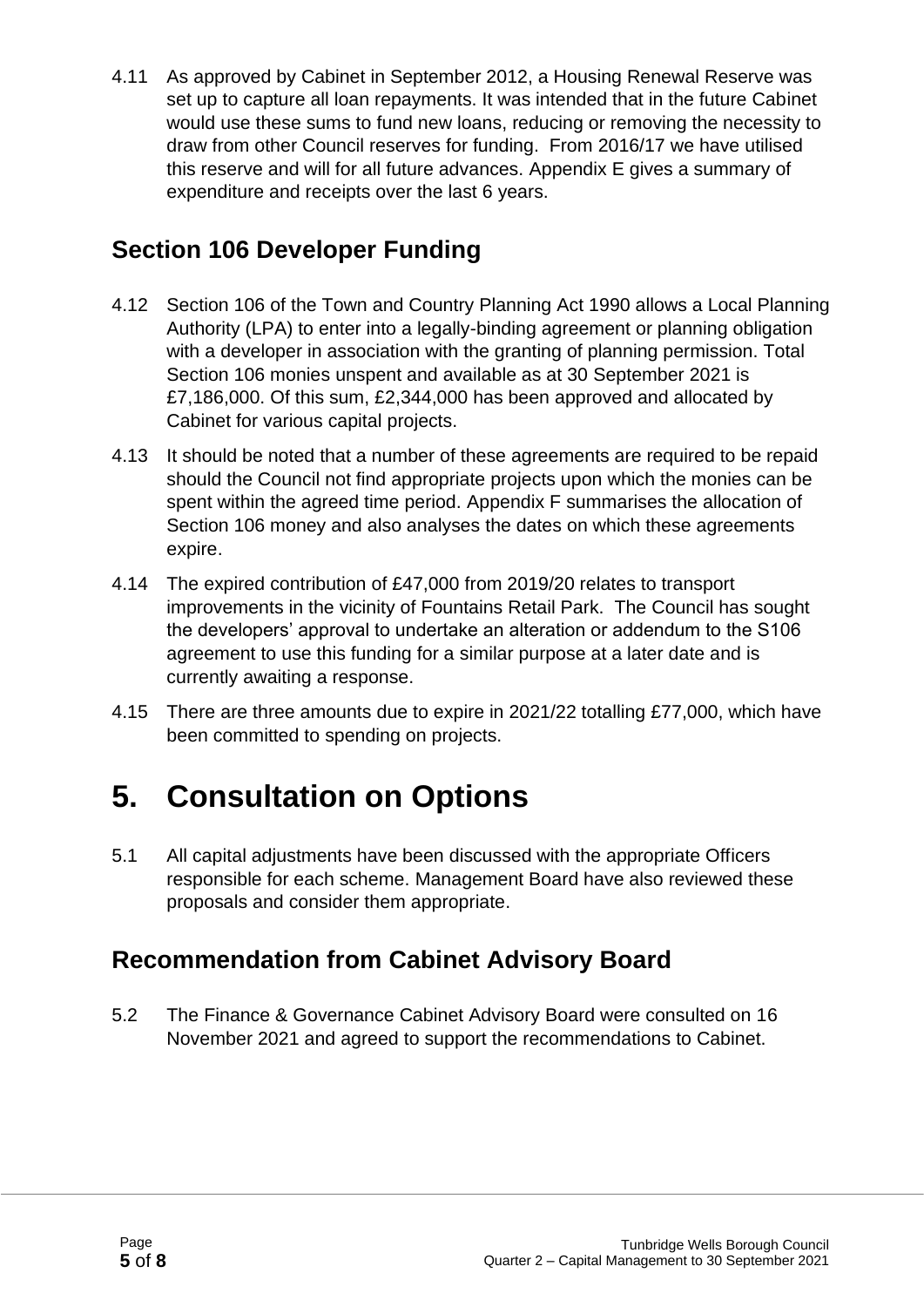# **6. Implementation**

6.1 The decision will be published on the Council's website.

# **7. Appendices and Background Documents**

Appendices:

- Appendix A: Gross capital expenditure previously approved
- Appendix B: Gross capital budgets and actual expenditure for Quarter 2 2021/22
- Appendix C: Net capital budgets and payments for Quarter 2 2021/22
- Appendix D: Summary of expenditure and funding for the 4 years to 2024/25
- Appendix E: Housing Renewal Grants Summary of loans issued and repaid
- Appendix F: Funding from Section 106 Agreements

Background Papers:

- Quarter 3 2020/21 Capital Management to 31 December 2020 CAB 109/20 https://democracy.tunbridgewells.gov.uk/documents/s53768/9%20Capital%20Q3 %20Cabinet%20report%20202021.pdf
- Quarter 4 2020/21 Capital Management to 31 March 2021 CAB 19/21 [https://democracy.tunbridgewells.gov.uk/documents/s56058/Capital%20Q4%20](https://democracy.tunbridgewells.gov.uk/documents/s56058/Capital%20Q4%20Cabinet%20report%20202021.pdf) [Cabinet%20report%20202021.pdf](https://democracy.tunbridgewells.gov.uk/documents/s56058/Capital%20Q4%20Cabinet%20report%20202021.pdf)
- Quarter 1 2021/22 Capital Management to 30 June 2021 CAB 62/21 [https://democracy.tunbridgewells.gov.uk/documents/s57329/Capital%20Q1%20](https://democracy.tunbridgewells.gov.uk/documents/s57329/Capital%20Q1%20Cabinet%20report%20202122.pdf) [Cabinet%20report%20202122.pdf](https://democracy.tunbridgewells.gov.uk/documents/s57329/Capital%20Q1%20Cabinet%20report%20202122.pdf)
- Budget 2021/22 and Medium Term Financial Strategy CAB 90/20 https://democracy.tunbridgewells.gov.uk/documents/s53259/7%20Budget%2020 21\_22.pdf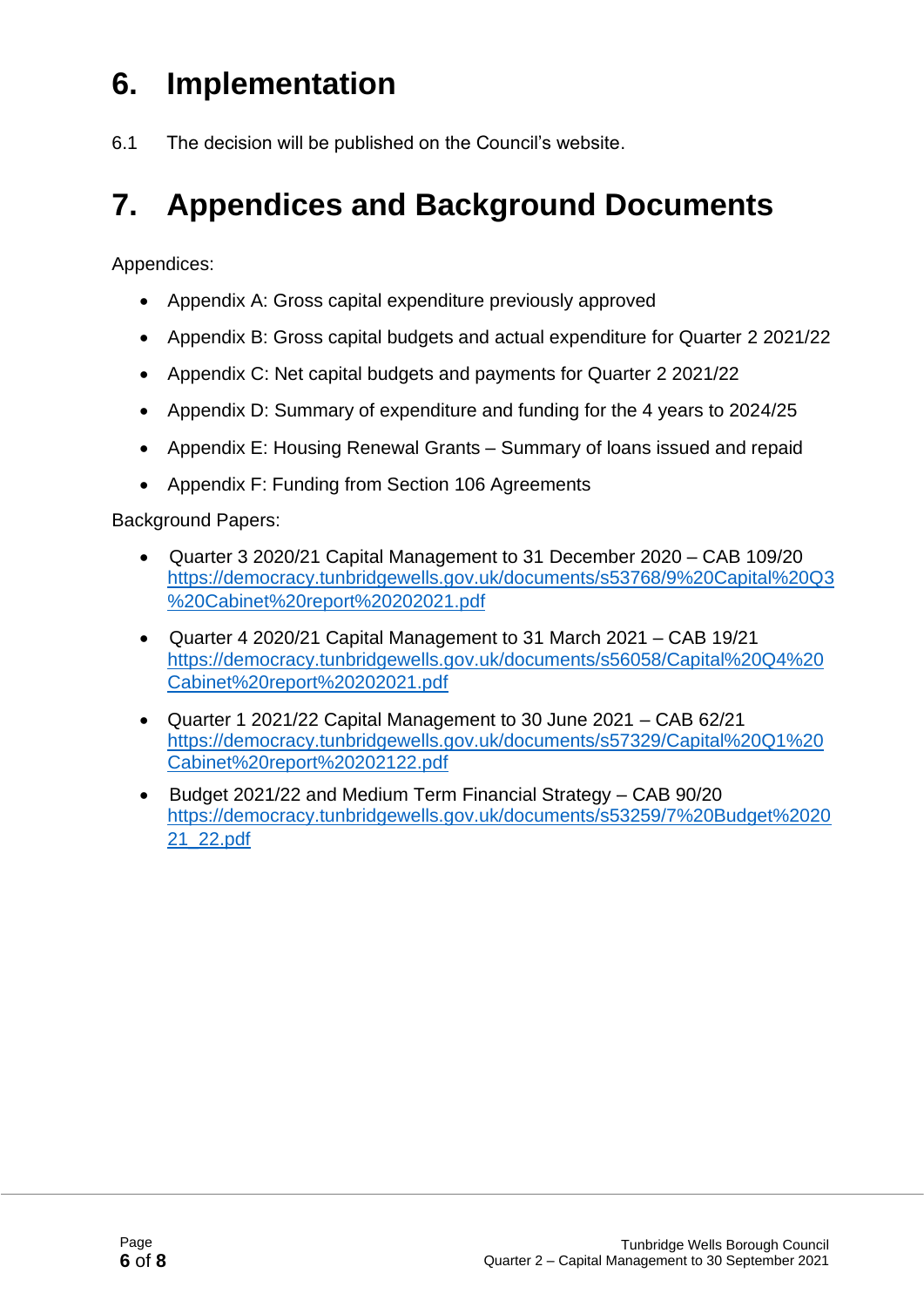

# **8. Cross Cutting Issues**

### **A. Legal (including the Human Rights Act)**

Under section 151 of the local government act (LGA 1972), the Section 151 Officer has statutory duties in relation to the financial administration and stewardship of the authority, including advising on the corporate financial position and providing financial information.

Claudette Valmond, Interim Head of Legal Partnership

#### **B. Finance and Other Resources**

The report updates on the Authority's capital programme and sets out whether capital expenditure is incurred within approvals by Cabinet.

Jane Fineman, Head of Finance, Procurement & Parking

#### **C. Staffing**

None

Jane Fineman, Head of Finance, Procurement & Parking

#### **D. Risk Management**

To ensure that spending on the capital programme is in line the Council's Medium Term Financial Strategy.

Jane Fineman, Head of Finance, Procurement & Parking

#### **E. Environment and Sustainability**

No implications

Jane Fineman, Head of Finance, Procurement & Parking

### **F. Community Safety**

No implications